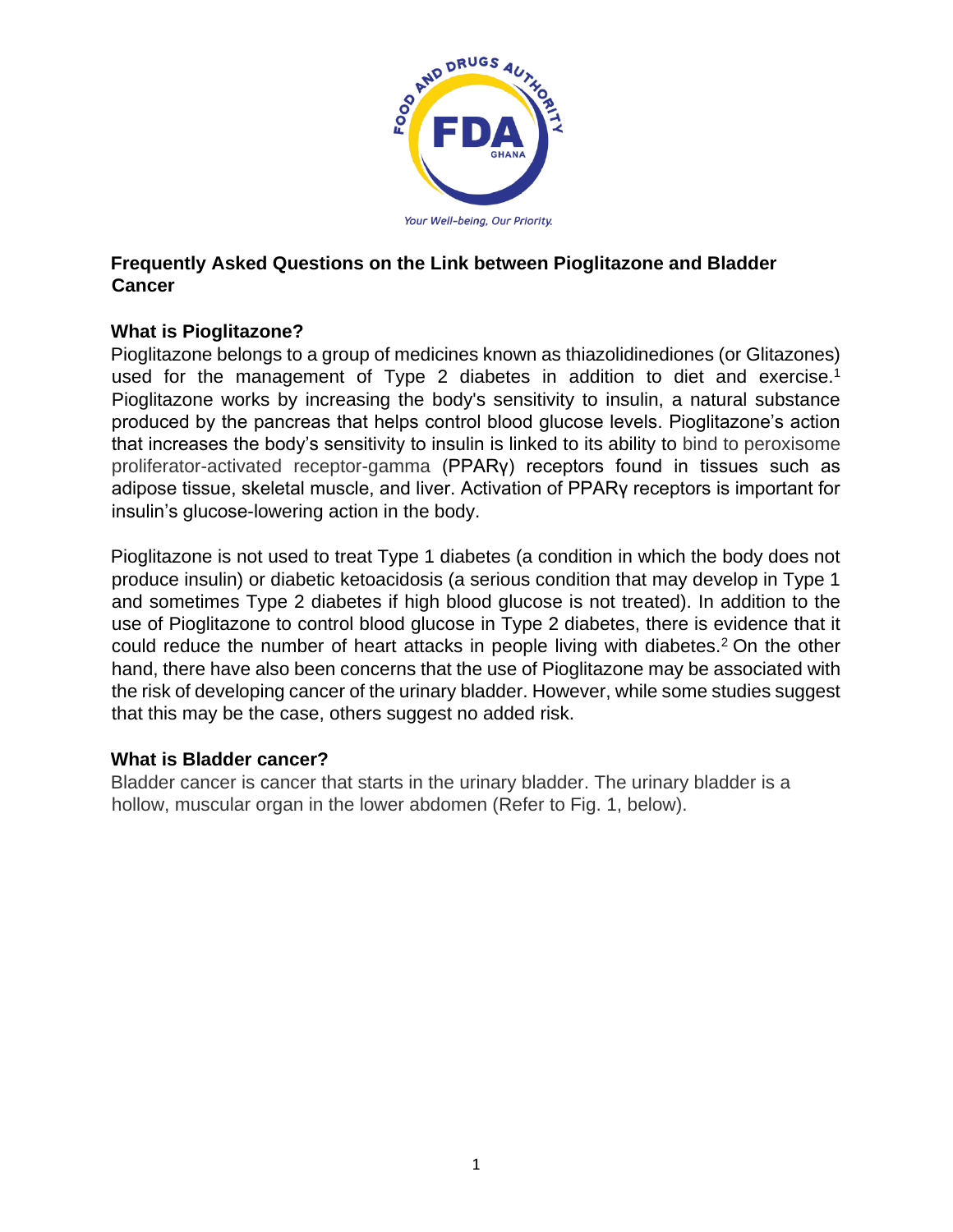



```
Fig. 1: The Bladder 
Adopted from: http://www.treatlyme.net/treat-lyme-book/category/bladder/ Accessed Oct 11, 2017
```
The bladder's role is to hold urine until it leaves the body through the urethra.

Bladder cancer begins when cells in the urinary bladder start to grow uncontrollably. As more cancer cells develop, they can spread to other areas of the body.<sup>3</sup>

## **What is the Evidence that Pioglitazone causes Bladder Cancer?**

The findings of a five year interim analysis of a large observational study using the Kaiser Permanente Northern California database showed that the use of pioglitazone for 24 months or more was associated with an increased risk of bladder cancer.<sup>4</sup> However, in the final analysis of the Kaiser Permanente Northern California study, which used the same cohort with follow-up extended to ten years, the use of pioglitazone was no longer significantly associated with an increased risk of bladder cancer in a duration-response fashion.<sup>5</sup> The most recent meta-analysis which reviewed twenty-six studies found no difference in the incidence of bladder cancer among patients using pioglitazone compared with non-users.<sup>6</sup>

## **How could Pioglitazone increase the risk of Bladder Cancer?**

Although studies suggest PPARγ agonists are involved in known tumour-suppression pathways, mechanisms linking thiazolidinediones with the development or progression of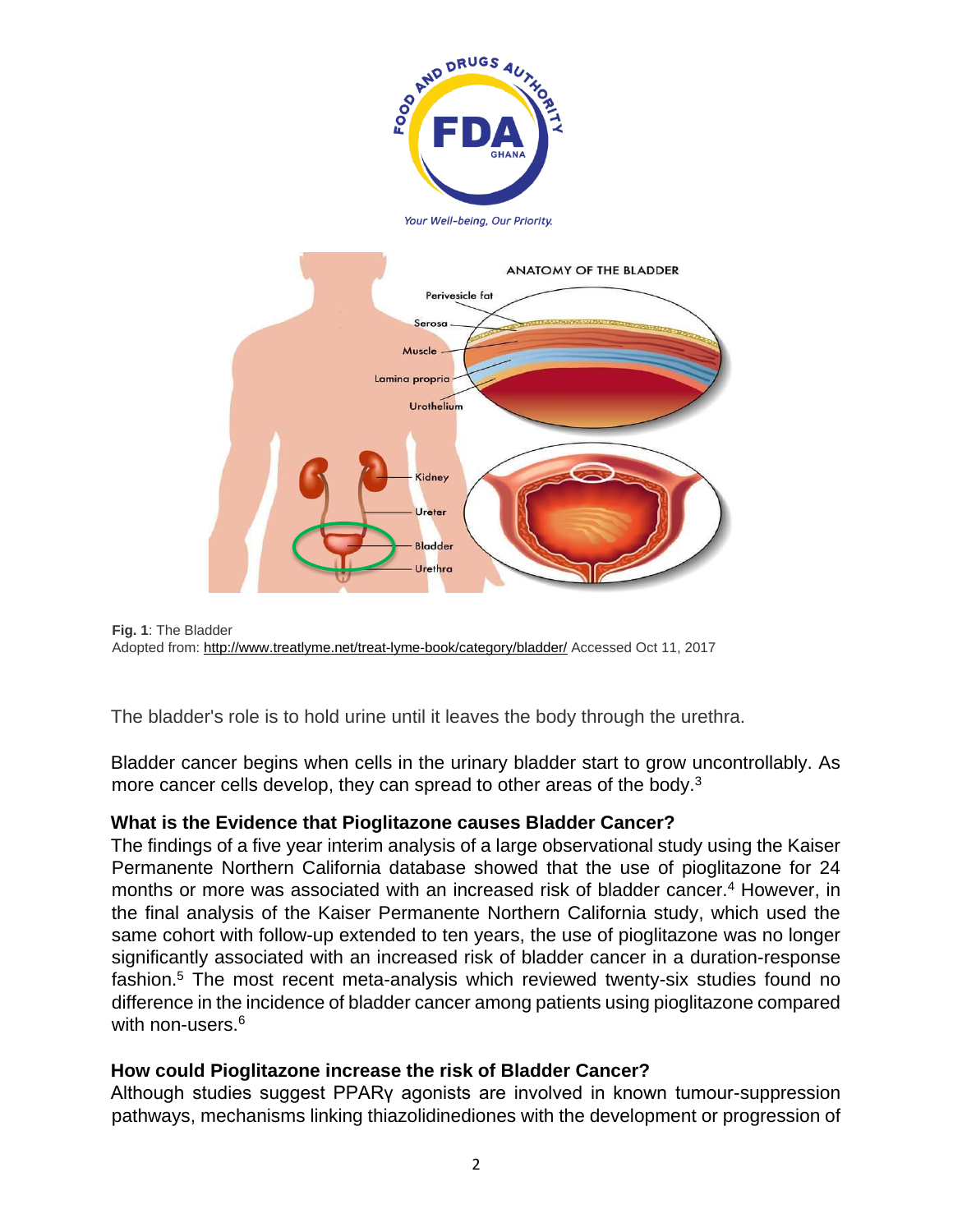

bladder neoplasms have not been fully elucidated.<sup>7</sup> How pioglitazone could increase the risk of bladder cancer is therefore still being studied by the scientific community.

## **What are the risk factors for Bladder Cancer?**

Risk factors of bladder cancer include smoking, exposure to certain chemicals, previous cancer treatment, chronic bladder inflammation and a personal or family history of cancer. Increasing age, male gender and being of white race are also known risk factors.<sup>7</sup>

### **What are the symptoms for Bladder Cancer?**

Bladder cancer signs and symptoms may include blood in urine (haematuria), painful urination and pelvic pain. Haematuria may appear as bright red or cola-coloured urine, but sometimes may not show any change in the urine colour and may only be detected during a microscopic examination of the urine in the laboratory.

### **When should you see a doctor?**

Patients should contact their Doctor or healthcare professionals if they experience any of the following signs or symptoms after starting pioglitazone, as these may be due to bladder cancer:

- Blood or a red color in the urine,
- New or worsening urge to urinate
- Pain when urinating

## **Are there Pioglitazone-Containing Medicines on the Ghanaian Market?**

Yes there are pioglitazone-containing medicines registered by the FDA on the Ghanaian market. Pioglitazone-containing medicines registered by the FDA have the following brand names; Diavista, LG-Glizone, Nilgar, Pilgat and Piotex.

## **What is the FDA Doing to regulate Pioglitazone-containing Medicines?** The

FDA has taken a number of steps listed below:

• Communication to healthcare professionals not to use pioglitazone as the first choice for the treatment of Type 2 diabetes mellitus but used only in patients in whom glycaemic targets cannot be reached with other oral therapies (sulphonylureas and metformin), or in whom other therapies are contraindicated, and to inform them about the potential risk factors.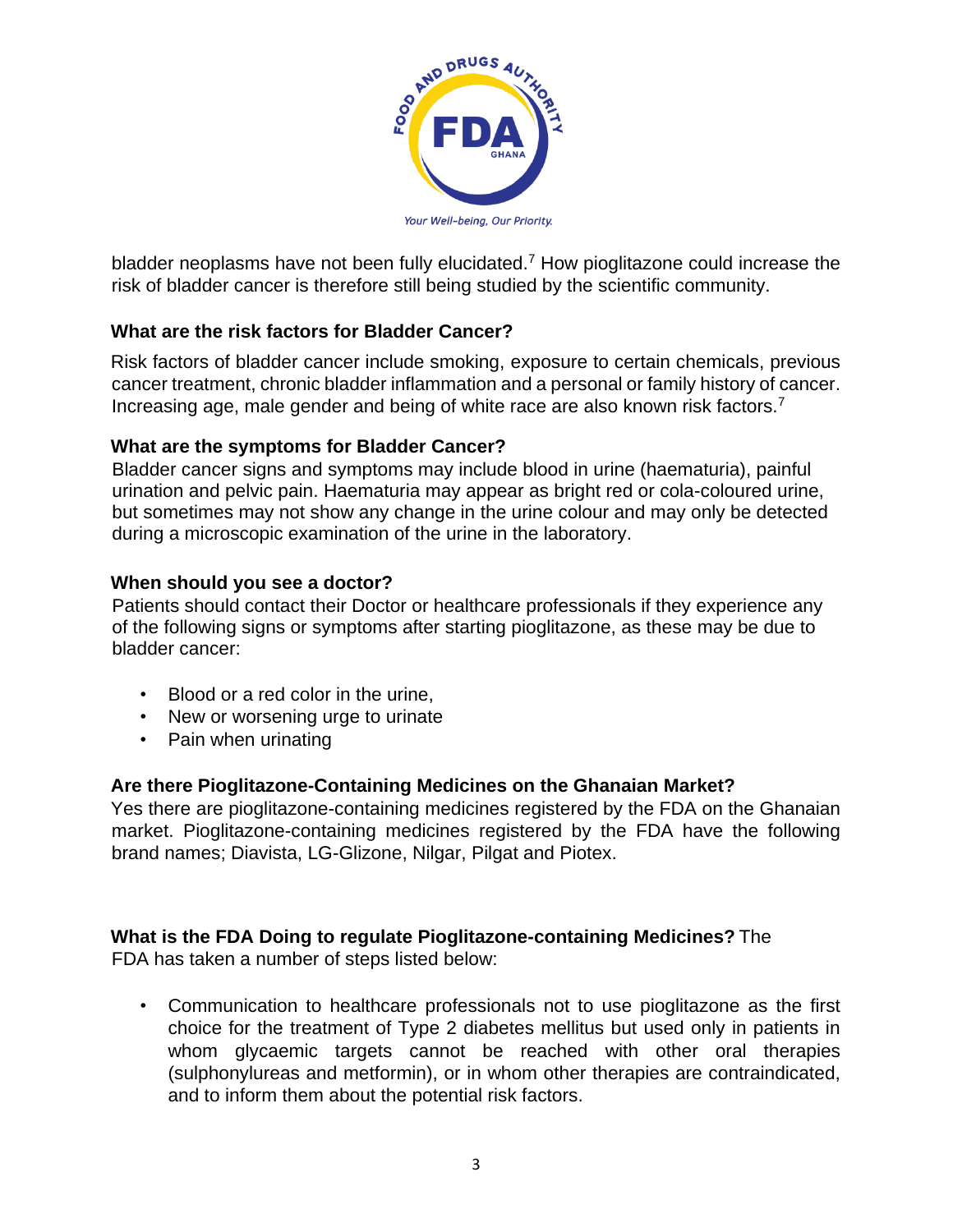

- Companies marketing pioglitazone containing products are also requested to indicate the potential adverse effect in the product package and also indicate those in whom pioglitazone should not be used. Other countries such as the United States of America and Canada have similar labelling requirements for pioglitazone containing products.
- As part of the FDA's Safety Monitoring Programme, companies marketing pioglitazone are required to monitor and report adverse drug events to the FDA.

The FDA will continue to monitor and evaluate the scientific evidence and update healthcare professionals and the public with any new information.

#### **What Should Patients do?**

Patients should never take any medicine containing pioglitazone by themselves or upon recommendation from friends or family. Patients who are concerned about the risk of bladder cancer with the use of pioglitazone should talk to their Doctor or healthcare professional.

### **How to Report Adverse Reactions to Pioglitazone and other products**

#### *Healthcare Professionals*

- Complete Adverse Reaction Reporting Form and submit
- Online : http://adr.fdaghana.gov.gh/
- Mobile Number : 024 431 0297
- □ Email : drug.safety@fdaghana.gov.gh.

### *Patients and Consumers*

- Talk to your Doctor, Pharmacist, Nurse
- SMS Short code : 4015
- Mobile Number : 024 431 0297
- Online : http://adr.fdaghana.gov.gh/patient.php
- Email : drug.safety@fdaghana.gov.gh

#### **References**